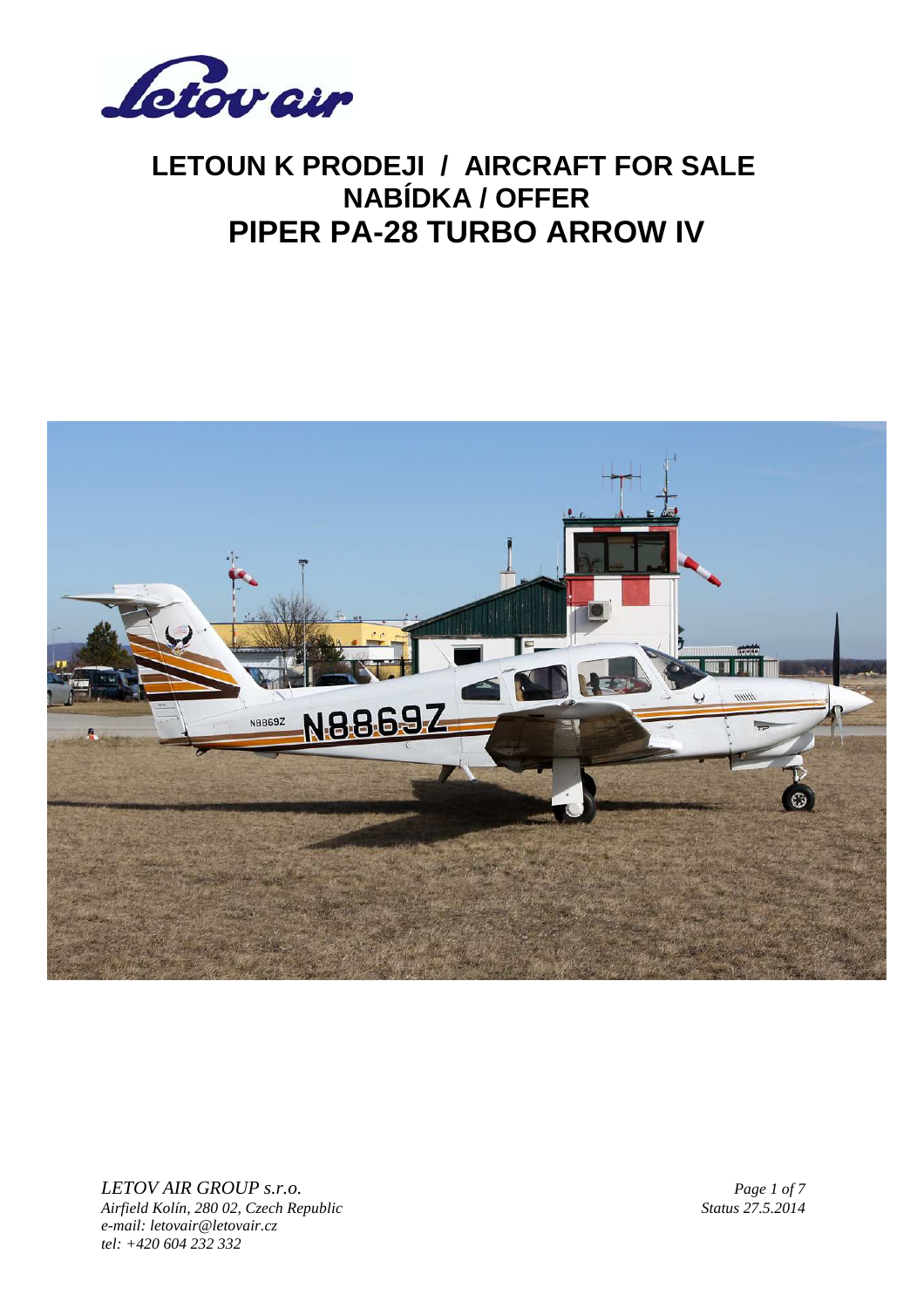





*LETOV AIR GROUP s.r.o. Page 2 of 7 Airfield Kolín, 280 02, Czech Republic Status 27.5.2014 e-mail: letovair@letovair.cz tel: +420 604 232 332*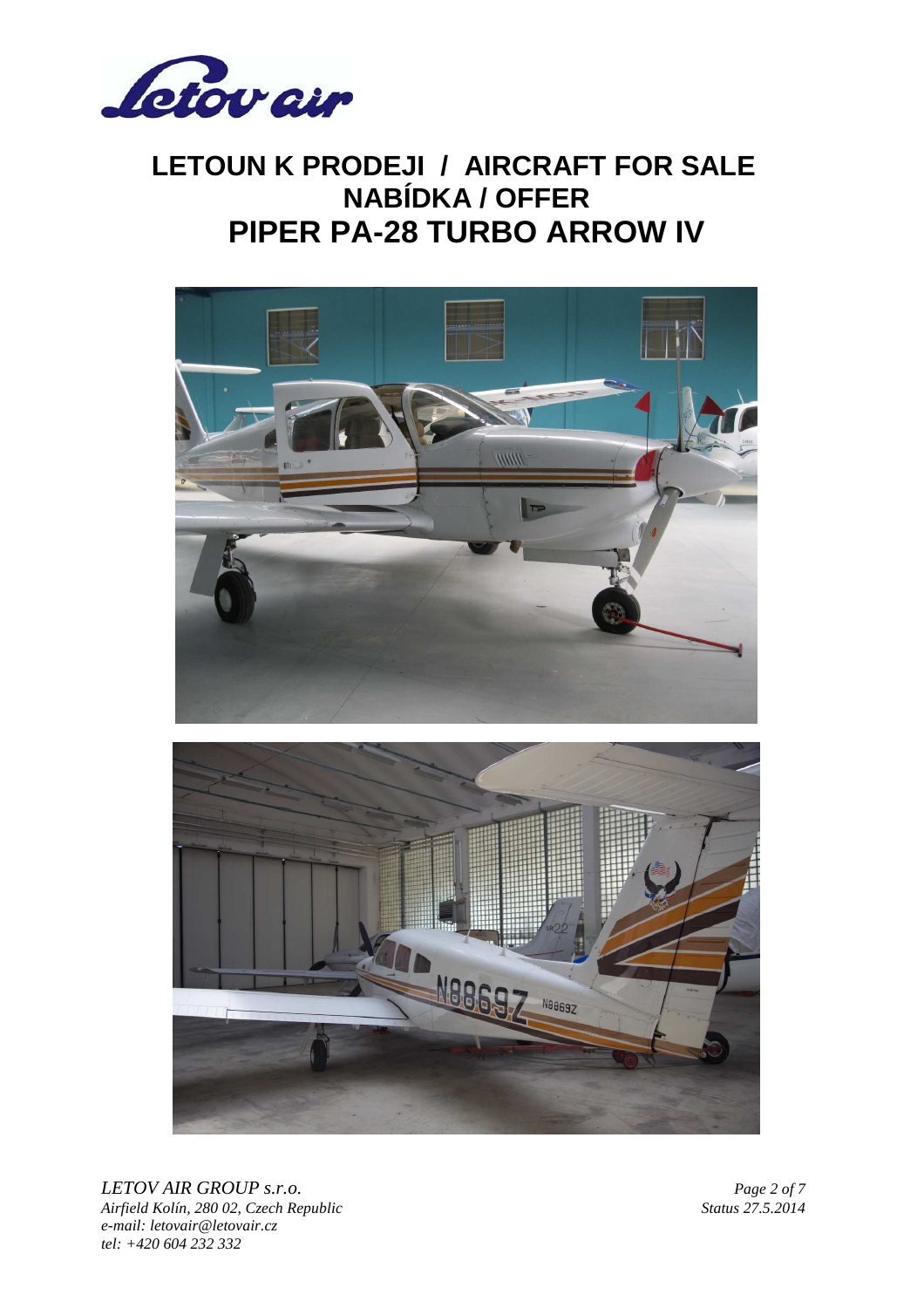





*LETOV AIR GROUP s.r.o. Page 3 of 7 Airfield Kolín, 280 02, Czech Republic Status 27.5.2014 e-mail: letovair@letovair.cz tel: +420 604 232 332*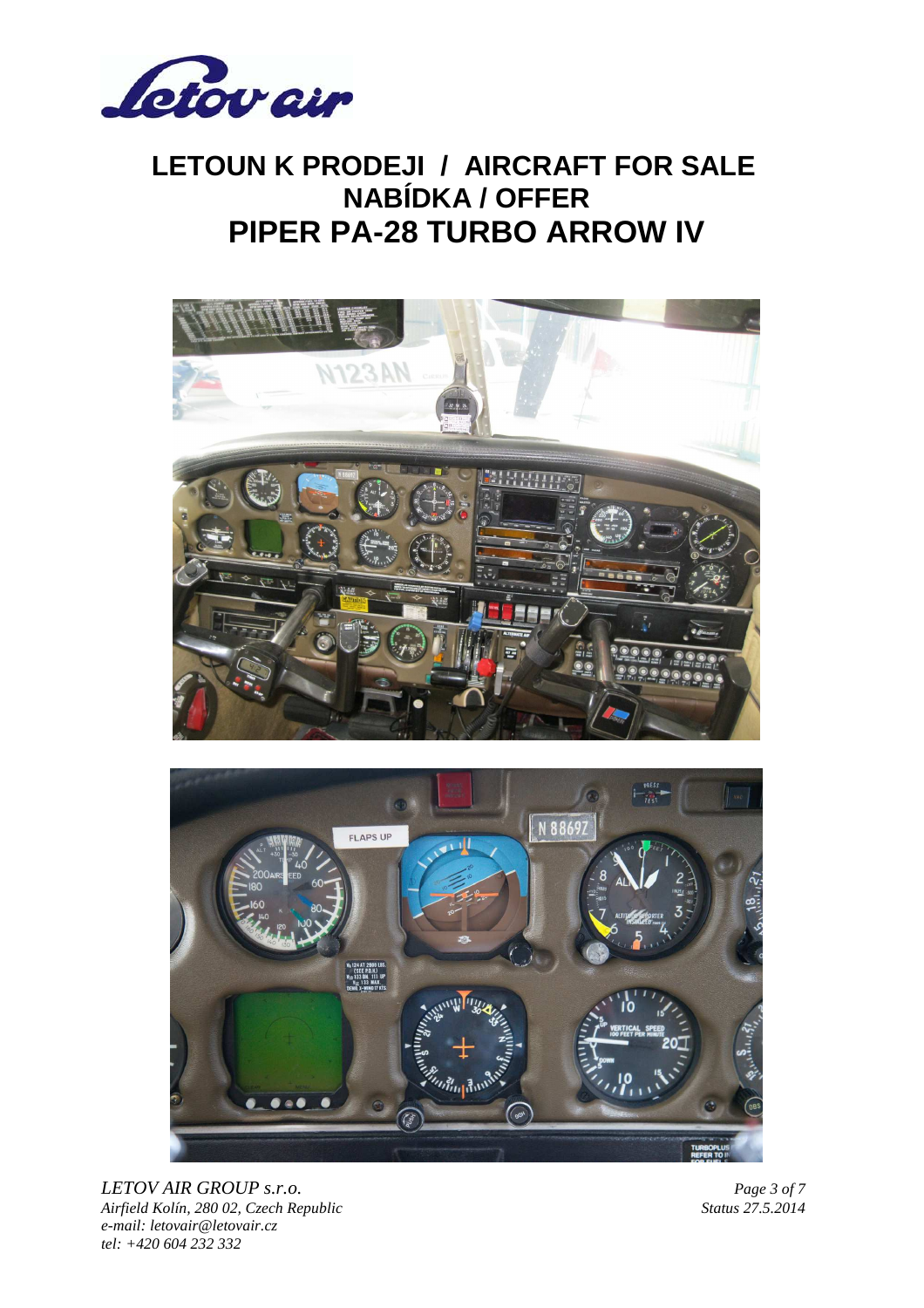





*LETOV AIR GROUP s.r.o. Page 4 of 7 Airfield Kolín, 280 02, Czech Republic Status 27.5.2014 e-mail: letovair@letovair.cz tel: +420 604 232 332*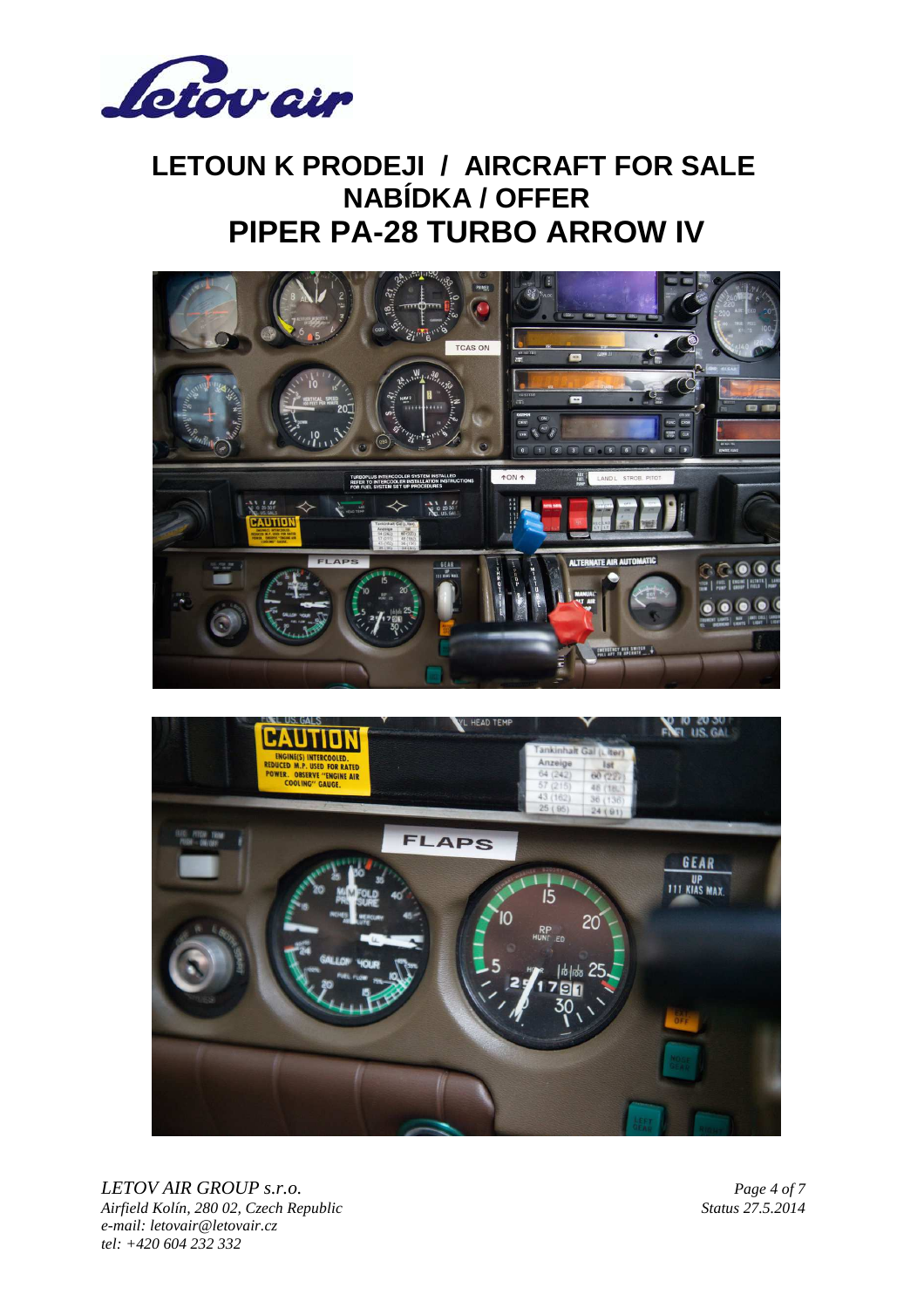





*LETOV AIR GROUP s.r.o. Page 5 of 7 Airfield Kolín, 280 02, Czech Republic Status 27.5.2014 e-mail: letovair@letovair.cz tel: +420 604 232 332*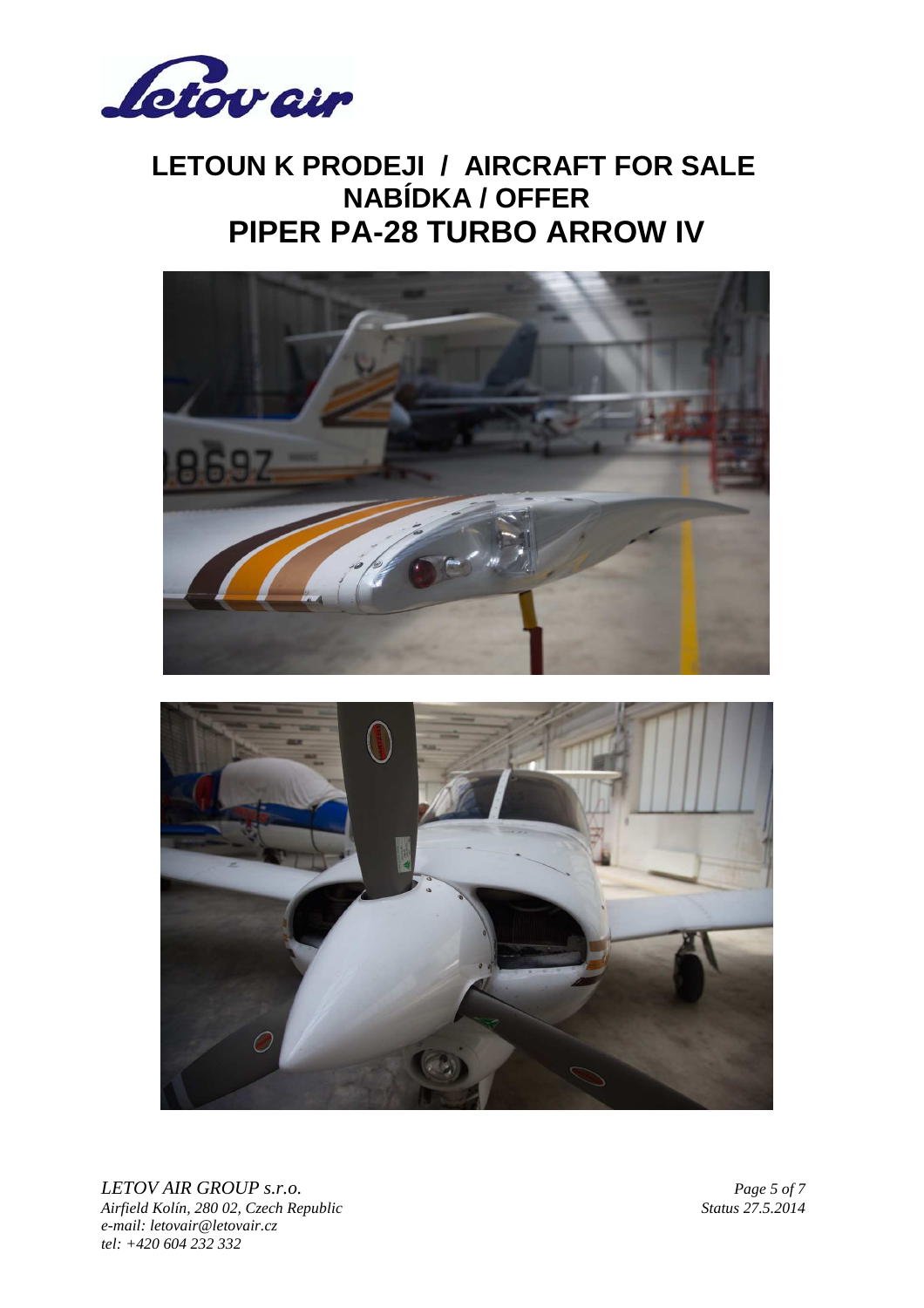

#### **DATA LETOUNU**

| Registrace      | <b>USA (N8869Z)</b>                                                                                                                                                                                                                                                                                                                                                                                                                                                                                                                   |
|-----------------|---------------------------------------------------------------------------------------------------------------------------------------------------------------------------------------------------------------------------------------------------------------------------------------------------------------------------------------------------------------------------------------------------------------------------------------------------------------------------------------------------------------------------------------|
| Rok výroby      | 1981                                                                                                                                                                                                                                                                                                                                                                                                                                                                                                                                  |
| Počet sedadel   | $2 + 2$                                                                                                                                                                                                                                                                                                                                                                                                                                                                                                                               |
| <b>Drak</b>     | Celkový nálet 2800 hod                                                                                                                                                                                                                                                                                                                                                                                                                                                                                                                |
| <b>Motor</b>    | Continental TSIO-360-FB1B<br>920 hod od GO v roce 1999 (09/1999)                                                                                                                                                                                                                                                                                                                                                                                                                                                                      |
| <b>Vrtule</b>   | Třílistá Hartzell PHC-C3YF-RF<br>230 hod od GO v roce 2011 (08/2011)                                                                                                                                                                                                                                                                                                                                                                                                                                                                  |
| <b>Interiér</b> | textil - světlá béžová                                                                                                                                                                                                                                                                                                                                                                                                                                                                                                                |
| <b>Exteriér</b> | bílá barva s hnědým, žlutým a černým pruhem                                                                                                                                                                                                                                                                                                                                                                                                                                                                                           |
| Avionika        | Stormscope WX900.<br>Autopilot (factory)1 axis CENTURY-1, w/nav, gnss nav, app<br>functions.<br>PBN/B2: GARMIN GNS-430 with GI-106 indicator (full ILS,<br>nav, and GPS functions)<br>NAV1 Radio: GARMIN GNS-430<br>NAV2 Radio: KN 53 TSO w/Bendix King nav indicator<br>ADF: Bendix King KR 87 TSO.<br>DME: Bendix King KN62A.<br>XPDR : GARMIN GTX 330 (S-Mode, ADS-B- traffic ready)<br>Encoder: D12-P2-T/AK350<br>Altimetrs 1/2: 5934P serial IE556 / KAA1803<br>COM1 Radio: GARMIN GNS430<br>COM2 RADIO: Bendix King KY 197 TSO. |